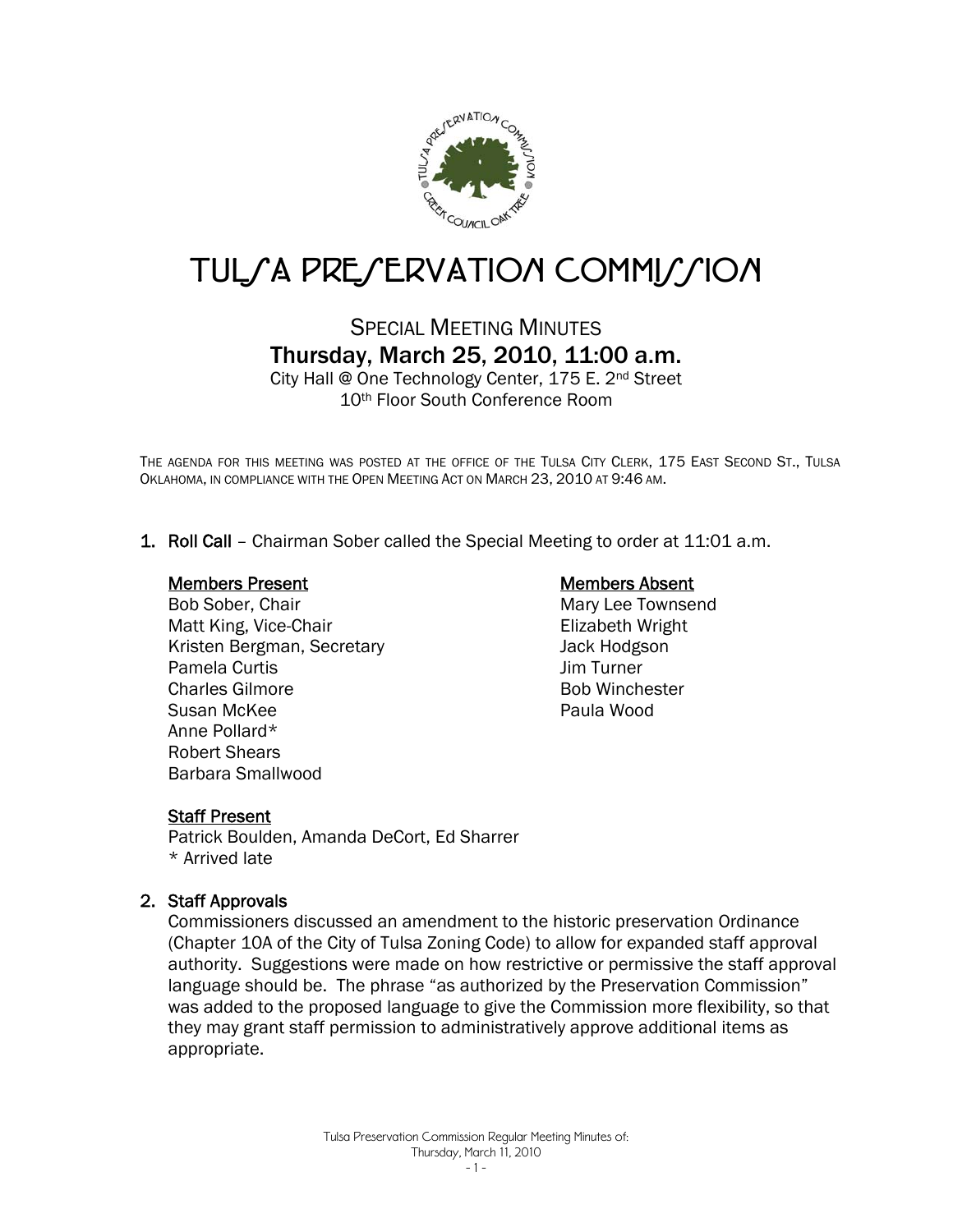A second item pertaining to a potential trial period was discussed and the Commission decided that the annual retreat would be a good time to evaluate how well the new staff approval system is working.

Staff approval authority is prescribed by the Ordinance, so revisions must be forwarded to the TMAPC and City Council for public hearings and approval before changes will take effect.

The following language was voted on and approved by members present:

- A. "Approval of COA by Preservation Commission Staff: Preservation Staff may issue a COA when the proposed work is of a rehabilitative nature on an existing structure, involving the replacement of existing materials with like materials, and such work complies with the design guidelines for the district. Additionally, Preservation Staff may issue a COA for minor exterior alterations as authorized by the Preservation Commission, provided such work complies with the design guidelines for the district. Minor exterior alterations shall include:
	- 1. Installation of storm windows and doors
	- 2. Removal of non-historic materials including, but not limited to, siding, storm windows and doors, awnings, shutters, retaining walls and fences; and removal of paint from historic masonry surfaces."

Commissioner Smallwood made a motion to approve the language as stated above. Commissioner Curtis seconded. Chairman Sober called for a vote. The motion was approved unanimously.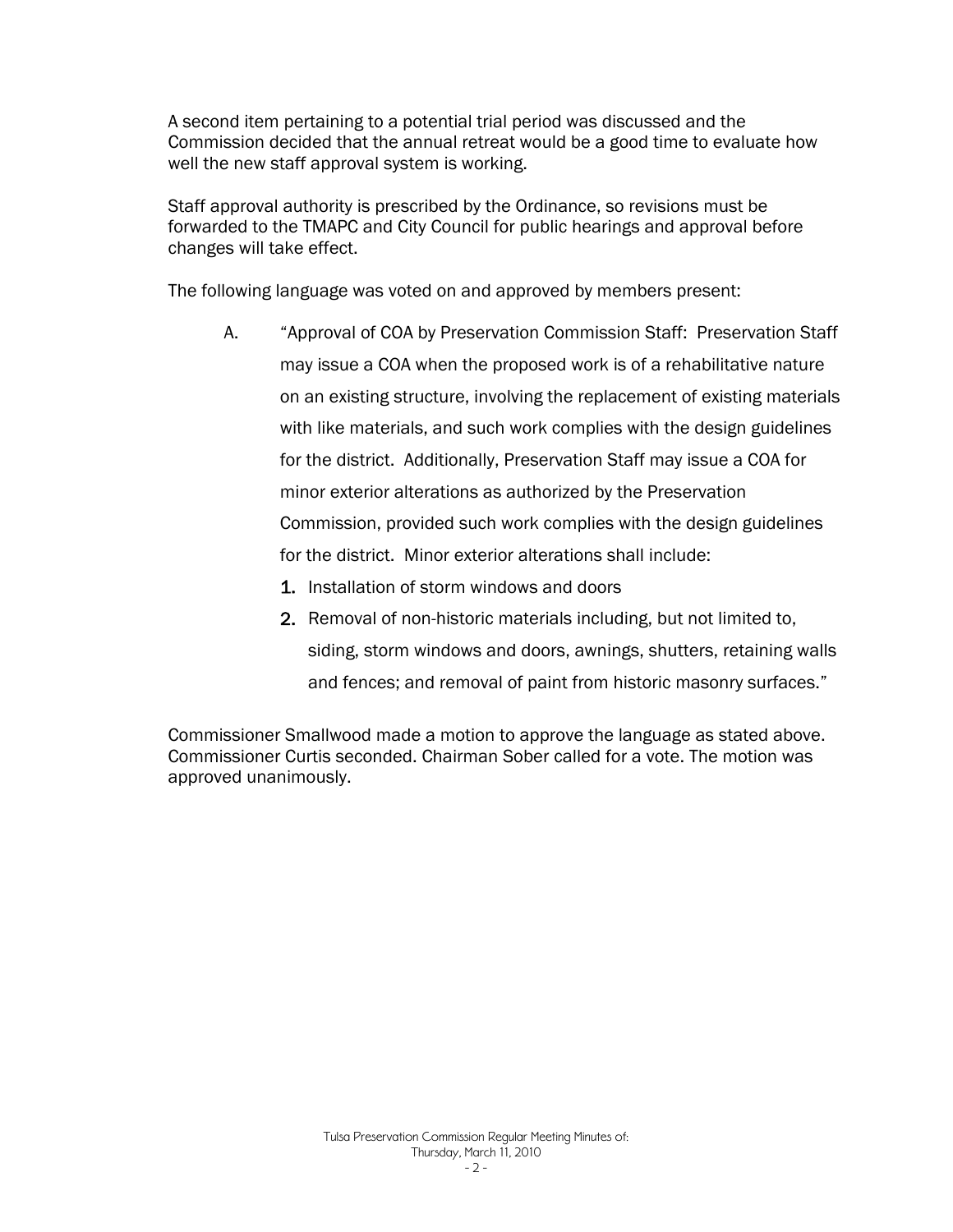## In Favor

- 1. Bergman
- 2. Curtis
- 3. Gilmore
- 4. King
- 5. McKee
- 6. Pollard
- 7. Shears
- 8. Smallwood
- 9. Sober

# 3. Appointments & Requirements to Serve on the Commission

Opposed None

The configuration of the Commission is prescribed by the Ordinance, so revisions must be forwarded to the TMAPC and City Council for public hearings and approval before changes will take effect. All items approved by the Commission under Agenda Item #3 are subject to this process.

## A. Membership Configurations

Reducing the size of the Commission to either 9 or 11 members, for greater efficiency of operation and a more consistent experience for COA applicants, was discussed.

Commissioners debated various potential configurations of the Commission, and decided that 5 professional members, 5 historic property owners, and 1 ex-officio member would be a fair balance between professional and property owner members.

Membership would be as follows:

- 1. Architect
- 2. Landscape Architect
- 3. Builder/Developer
- 4. Realtor
- 5. Historian or Architectural Historian
- 6. Ex-Officio: Arts Commissioner
- 7. Historic Property Owner
- 8. Historic Property Owner
- 9. Historic Property Owner
- 10. Historic Property Owner
- 11. Historic Property Owner

Commissioner Smallwood made a motion to approve the configuration as stated above. Commissioner Pollard seconded. Chairman Sober called for a vote. The motion was approved unanimously.

Abstaining None

Not Present None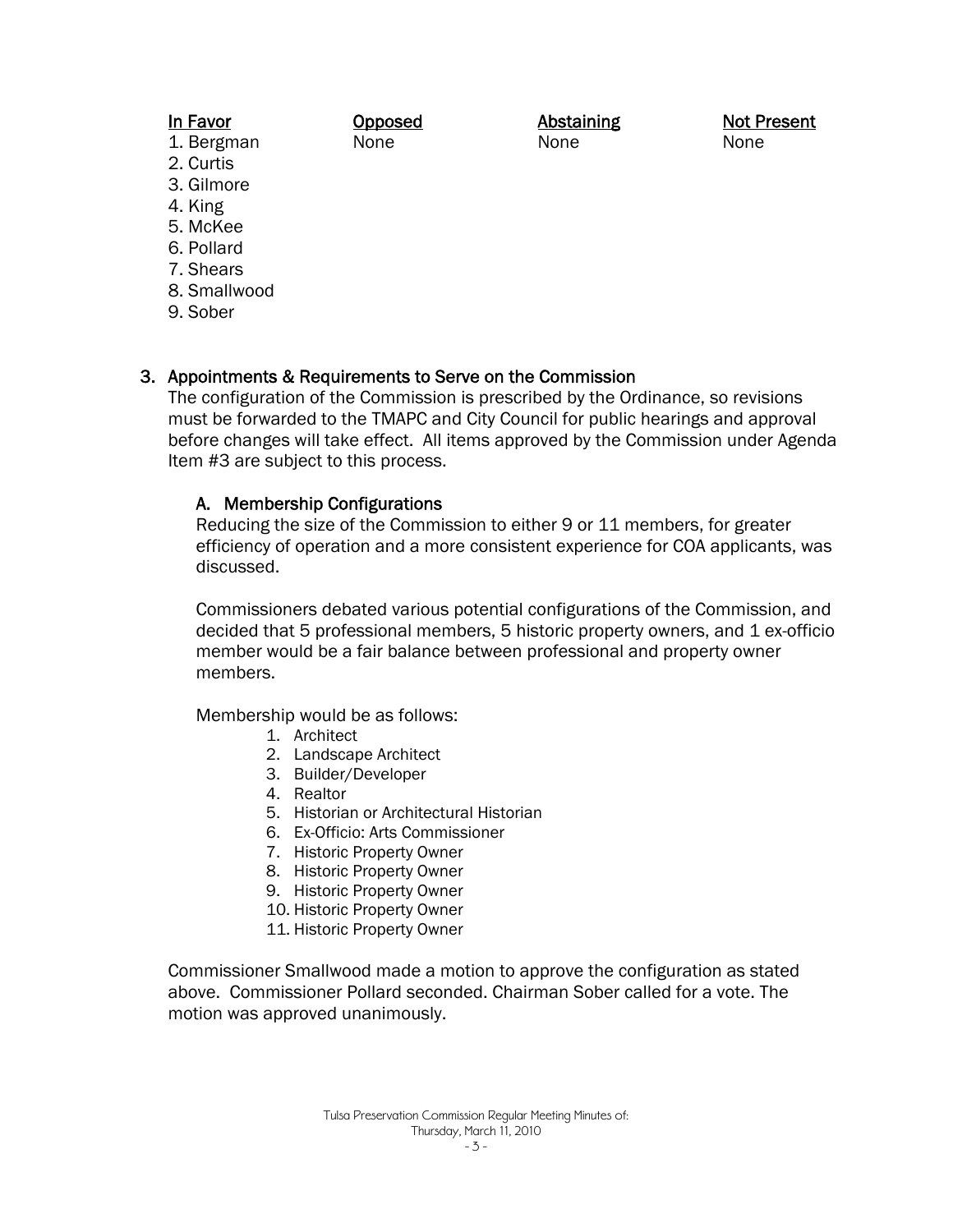| <b>In Favor</b> | <b>Opposed</b> | <b>Abstaining</b> | <b>Not Present</b> |
|-----------------|----------------|-------------------|--------------------|
| 1. Bergman      | None           | None              | None               |
| 2. Curtis       |                |                   |                    |
| 3. Gilmore      |                |                   |                    |
| 4. King         |                |                   |                    |
| 5. McKee        |                |                   |                    |
| 6. Pollard      |                |                   |                    |
| 7. Shears       |                |                   |                    |

- 8. Smallwood
- 9. Sober

#### B. Residency

Commissioners discussed changing "Community Group Residents" to "Historic Property Owners" and clarifying the requirements to serve. It was agreed upon that at least three of the five Historic Property Owners must reside in their historic property or historic district. This would allow for commercial property owners to serve on the Commission, but require that the majority of the Historic Property Owners would be neighborhood residents.

The updated language would also clarify that the historic property or district must be listed in or eligible for listing in the National Register of Historic Places according to the updated Historic Preservation Resource Guide and agreed upon by the Oklahoma State Historic Preservation Office. This differs from the current language which allows potentially eligible neighborhoods without an official determination of eligibility.

The language voted on by the Commission is as follows:

"Historic Property Owners appointed to serve on the Preservation Commission must own an individually National Register-listed property or a property within a National Register listed or eligible historic district. For a district to be considered eligible, it must be identified as eligible for National Register listing in the *2010 Tulsa Historic Preservation Resource Guide* (or as amended) and agreed upon by the Oklahoma State Historic Preservation Office. At least three of the five Historic Property Owners must reside in their historic property or neighborhood."

Commissioner Smallwood made a motion to approve the language as stated above. Commissioner Curtis seconded. Chairman Sober called for a vote. The motion was approved unanimously.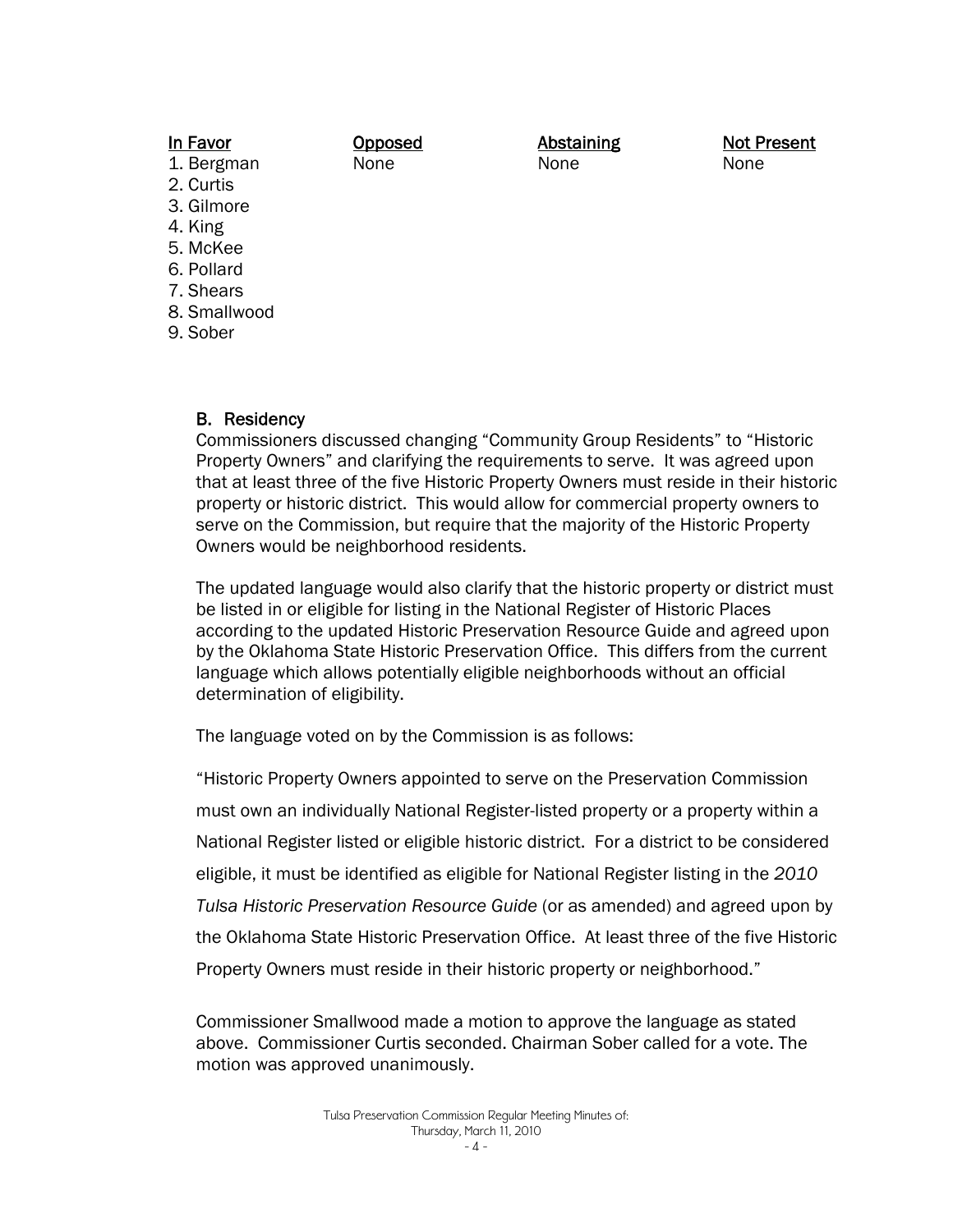#### In Favor

**Opposed** None

Abstaining None

Not Present None

- 1. Bergman
- 2. Curtis 3. Gilmore
- 4. King
- 
- 5. McKee 6. Pollard
- 7. Shears
- 8. Smallwood
- 
- 9. Sober

## C. Demonstrated Interest

In keeping with the City of Tulsa's agreement with the Oklahoma State Historic Preservation Office, persons appointed to serve on the Tulsa Preservation Commission must have a demonstrated interest in historic preservation. The Commission discussed adding language to this effect to the Ordinance, to provide the Mayor and Council with additional guidance and clarification for appointments.

The language voted on by the Commission is as follows:

"Appointees to the Tulsa Preservation Commission must have a demonstrated

interest in historic preservation, as required by the Oklahoma State Historic

Preservation Office, to maintain Certified Local Government status with the

National Park Service."

Commissioner Smallwood made a motion to approve the proposed language as stated above. Commissioner McKee seconded. Chairman Sober called for a vote. The motion was approved unanimously.

| In Favor     | <u>Opposed</u> | <b>Abstaining</b> | <b>Not Present</b> |
|--------------|----------------|-------------------|--------------------|
| 1. Bergman   | None           | None              | None               |
| 2. Curtis    |                |                   |                    |
| 3. Gilmore   |                |                   |                    |
| 4. King      |                |                   |                    |
| 5. McKee     |                |                   |                    |
| 6. Pollard   |                |                   |                    |
| 7. Shears    |                |                   |                    |
| 8. Smallwood |                |                   |                    |
| 9. Sober     |                |                   |                    |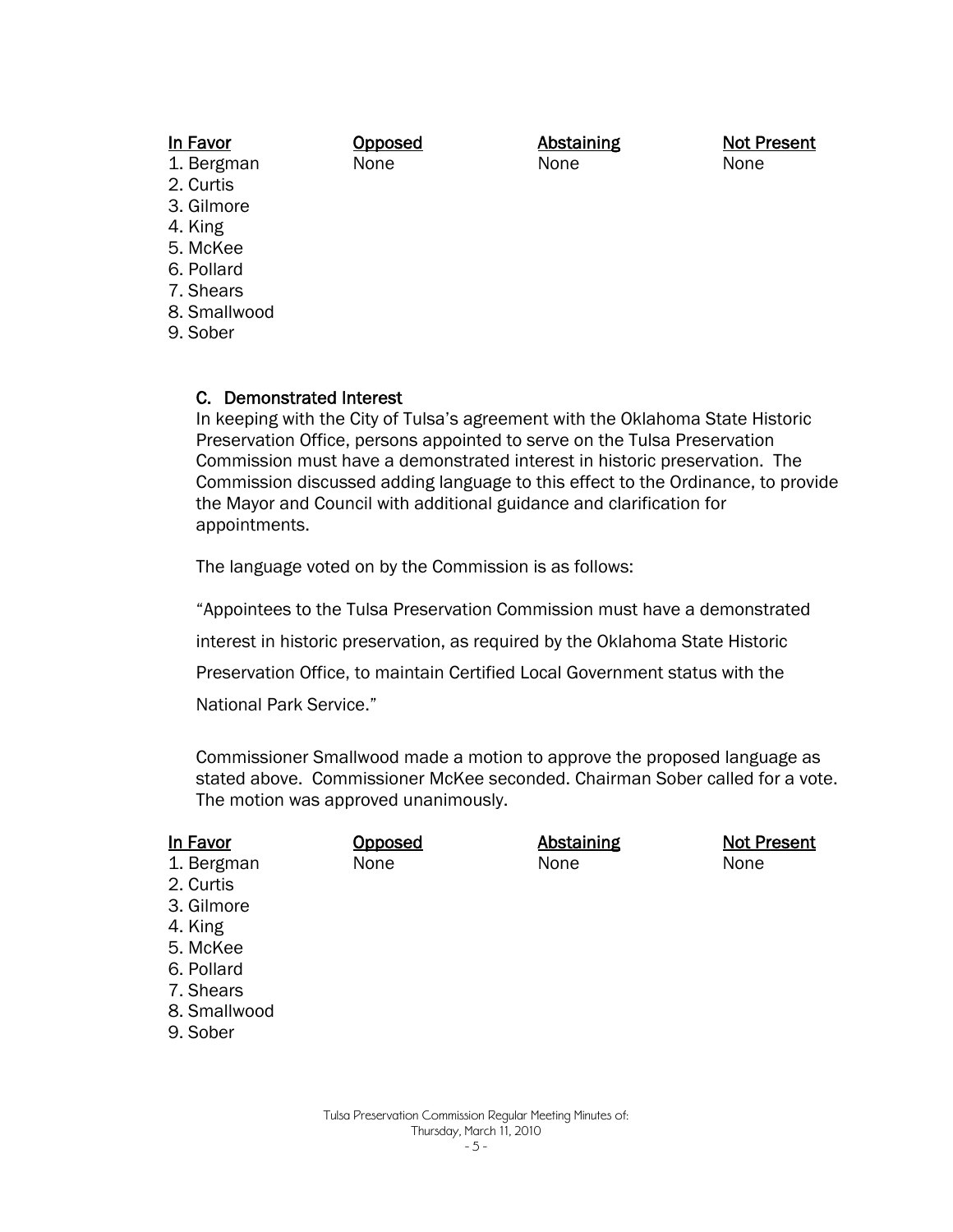## D. Term Limits

Language requiring term limits for Commissioners was proposed for addition to the Ordinance, in order to allow new people the opportunity to serve without compromising institutional memory. The Commission decided that staff Attorney Patrick Boulden should reword the proposed language for clarity. The concept approved by the Commission is as follows, though the wording is expected to change slightly:

"Commissioners may serve no more than three sequential terms; after three

terms, the Commissioner must rotate off the Commission for one calendar year.

Term Limits are to begin when the ordinance amendment goes into effect; they

are not retroactive."

Commissioner Smallwood made a motion to approve the term limits. Commissioner Gilmore seconded. Chairman Sober called for a vote. The motion was approved unanimously.

| In Favor    | <b>Opposed</b> | <b>Abstaining</b> | <b>Not Present</b> |
|-------------|----------------|-------------------|--------------------|
| 1. Bergman  | None           | None              | None               |
| 2. Curtis   |                |                   |                    |
| 3. Gilmore  |                |                   |                    |
| 4. King     |                |                   |                    |
| 5. McKee    |                |                   |                    |
| 6. Pollard  |                |                   |                    |
| $7$ Channel |                |                   |                    |

- 7. Shears
- 8. Smallwood
- 9. Sober

## E. Phasing of Changes

The Commission discussed how the proposed changes could be phased in. Staff will come up with a potential schedule. This item did not require a vote. Staff attorney Boulden noted that the language for quorum requirements must also be updated in the Ordinance concurrently to changes to the makeup of the Commission.

## 4. Meeting Dates, Times, & Structure

## A. Potential Schedule

The Commission discussed changing to a twice-monthly meeting format. The proposed schedule calls for TPC meetings on 11:00am on the second Thursday of each month, and 4:30pm on the fourth Tuesday of each month.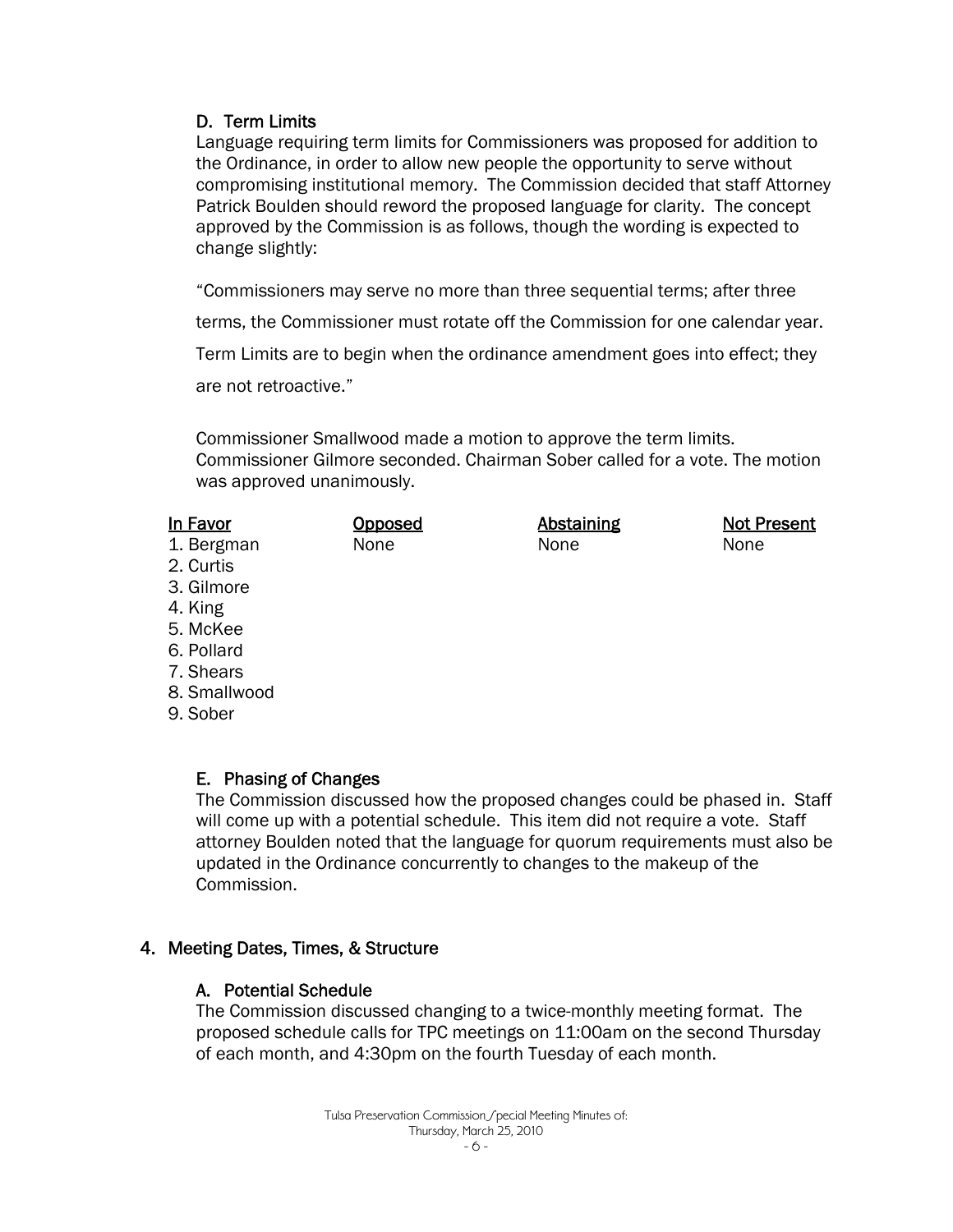Concerns were raised about how this would affect the COA subcommittee schedule. The group decided that the COA subcommittee should meet one week prior to each regularly scheduled TPC meeting, at the same time of day as the TPC meeting. Therefore, the first COA meeting of the month would be held on the first Thursday of the month at 11:00 a.m., and the second COA subcommittee meeting on the third Tuesday at 4:30 p.m. The COA subcommittee meeting schedule was further discussed and voted on under Agenda Item 5, below.

Commissioner Smallwood made a motion to approve the twice-monthly TPC meeting schedule as detailed above. Commissioner King seconded. Chairman Sober called for a vote. The motion was approved unanimously.

#### In Favor 1. Bergman

Opposed None

Abstaining None

Not Present None

- 2. Curtis
- 3. Gilmore
- 4. King
- 5. McKee
- 6. Pollard
- 7. Shears
- 8. Smallwood
- 9. Sober

# B. Transition Schedule

Commissioner Smallwood noted that transitioning to the new meeting schedule would take several months, and asked staff to present a new meeting schedule and transition schedule at the April 8th TPC meeting. She noted that changing the meeting schedule does not require changing the Ordinance. No action was needed on this agenda item.

# 5. Change of Scope for COA Subcommittee

# A. Proposal to Focus COA Subcommittee on New Construction

The implementation committee proposed changing the scope of the COA subcommittee to focus COA subcommittee review on new construction and significant additions. All other applications would be approved by staff or sent directly to the TPC under the new twice-monthly TPC meeting schedule.

# B. Purpose

The Committee discussed how changes to COA subcommittee would expedite processing applications and make the COA process easier for citizens. Commissioners acknowledged the necessity of the current COA process for new construction projects, but noted that multiple reviews are usually unnecessary for less complicated projects.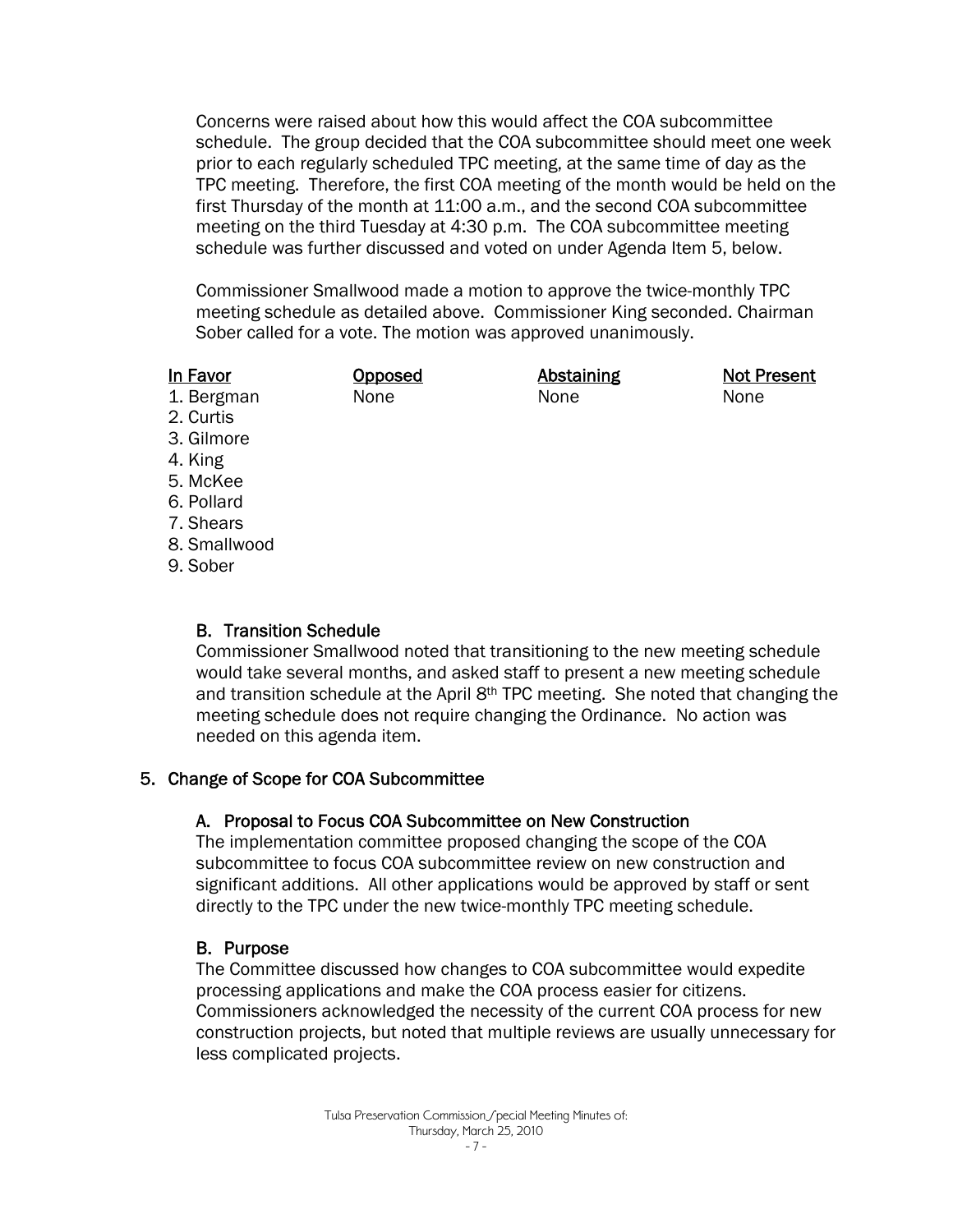#### C. Structure

The membership structure and leadership of the subcommittee would remain unchanged.

Because the TPC meeting dates and times will change, it was proposed that the COA subcommittee move its meeting dates and times to coordinate effectively. As discussed in Agenda Item 4A, the first COA meeting of the month would be held on the first Thursday of the month at 11:00 a.m., and the second COA subcommittee meeting on the third Tuesday at 4:30 p.m.

Commissioner Smallwood made a motion to approve the twice-monthly COA subcommittee meeting schedule as detailed above. Commissioner Pollard seconded. Chairman Sober called for a vote. The motion was approved unanimously.

> **Abstaining** None

Not Present

None

**Opposed** None

## In Favor

- 1. Bergman
- 2. Curtis
- 3. Gilmore
- 4. King
- 5. McKee
- 6. Pollard
- 7. Shears
- 8. Smallwood
- 9. Sober

## D. Review Requirements

The Commission debated whether or not the applicant should have the ability to request COA subcommittee review for proposals other than new construction and additions. Commissioners decided that the COA subcommittee would *only* hear proposals for new construction projects and significant additions.

Commissioner Smallwood made a motion to approve the change to the COA subcommittee scope of review as detailed above. Commissioner McKee seconded. Chairman Sober called for a vote. The motion was approved unanimously.